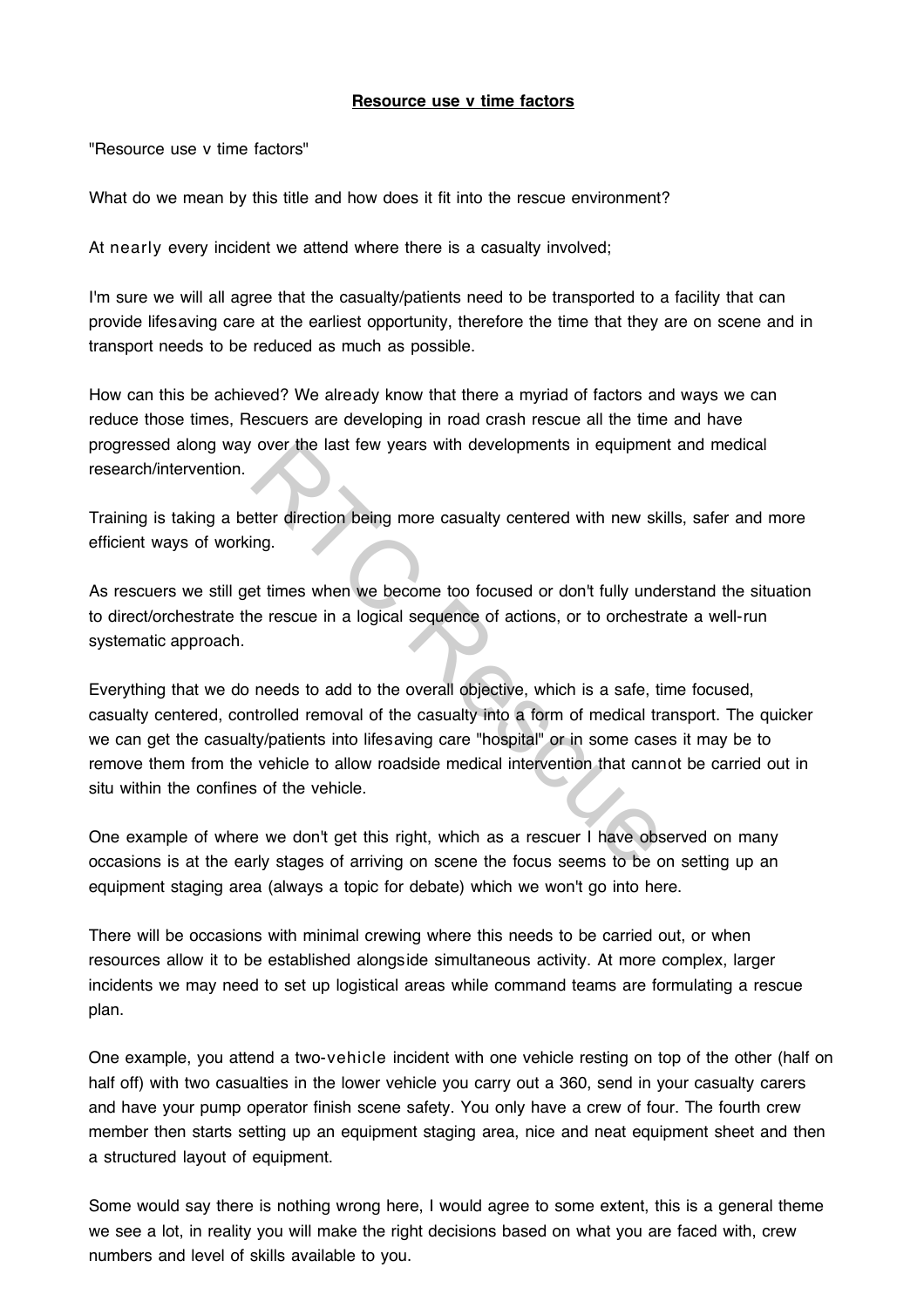The main goal is to extricate the person/s from the vehicle in a time factored way, or should we say as quickly as possible without compromising casual care, safety or good technical evolutions.

In the example mentioned above where we have the last crew member setting up an equipment staging area, would it be a better option to actually deploy them to start initial stability and get equipment into place so that when oncoming appliances arrive they can carry on with finishing the stability that has already been prepared for them (time save). I appreciate that for some this is not an option due to "SOP, s - regulations" operating procedures.

By working this way, we are adding to the end objective and reducing time on scene for the casualties. Everything we do on scene must contribute to the goals set by the OIC (officer in charge) and medical teams. The end goal is to get the casualty/patients to life saving care as soon as practically possible.

The equipment staging area will self-evolve in the location stipulated by the OIC as the incident progresses.

For me the debate is using a crew member to carry out tasks that are not at the early stages directly aiding the safe and effective resolve of the incident.

Yes we need an equipment staging area, do we focus resources at the early stages to set one up or could they be better used to carry out technical tasks that will help speed up the rescue phase?

I liken this to the first stages or compartment firefighting, evidence has shown that what happens i n the first 5 minutes or our attendance can have a huge impact on the outcomes of the incident. In our case the future recovery and rehabilitation of the casualties.

Use your resources effectively and prioritise tasks based on the situation and skill sets of your crew, do not make the judgmental error of having crew members at the early stages carry out tasks that do not directly contribute to the speedy resolve of the incident. That said, safety is a must and should be a priority to safeguard on scene rescuers. g area will self-evolve in the location stipulated by the Ol<br>using a crew member to carry out tasks that are not at the<br>and effective resolve of the incident.<br>ment staging area, do we focus resources at the early s<br>r used

Yes we will need an equipment staging area as stated already, but when does it become a priority task with minimal crewing, can we do other progressive jobs to aid recue such as, place stability equipment so that its ready, could we peel and reveal earlier on in the incident, could we assess internal space creation and so on.

This is a difficult topic to cover by text; a better way is to have that debate and dialogue.

A good topic for debate let me know your thoughts – rtc.rescue@gmail.com